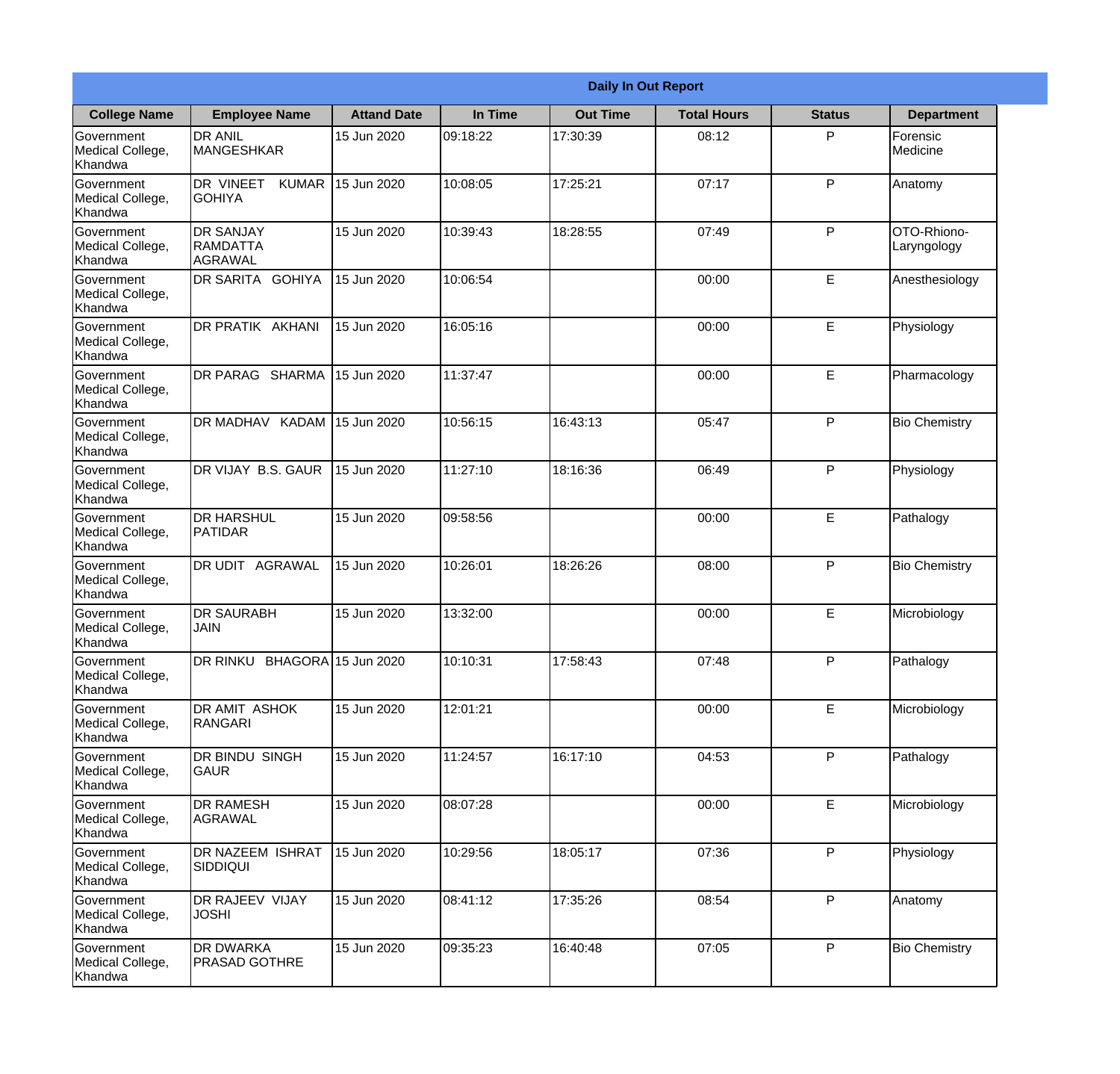| <b>Designation</b>                  | <b>Category</b>     |
|-------------------------------------|---------------------|
| Assistant Professor   Para Clinical |                     |
| Professor                           | <b>Non Clinical</b> |
| Professor                           | Clinical            |
| Professor                           | Clinical            |
| <b>Assistant Professor</b>          | Non Clinical        |
| Professor                           | Para Clinical       |
| Assistant Professor   Non Clinical  |                     |
| Associate Professor Non Clinical    |                     |
| Assistant Professor   Para Clinical |                     |
| Associate Professor Non Clinical    |                     |
| Associate Professor Para Clinical   |                     |
| Assistant Professor   Para Clinical |                     |
| Professor                           | Para Clinical       |
| Associate Professor Para Clinical   |                     |
| Assistant Professor                 | Para Clinical       |
| Professor                           | Non Clinical        |
| <b>Assistant Professor</b>          | Non Clinical        |
| Demonstrator/Tutor   Non Clinical   |                     |

## **Daily In Out Report**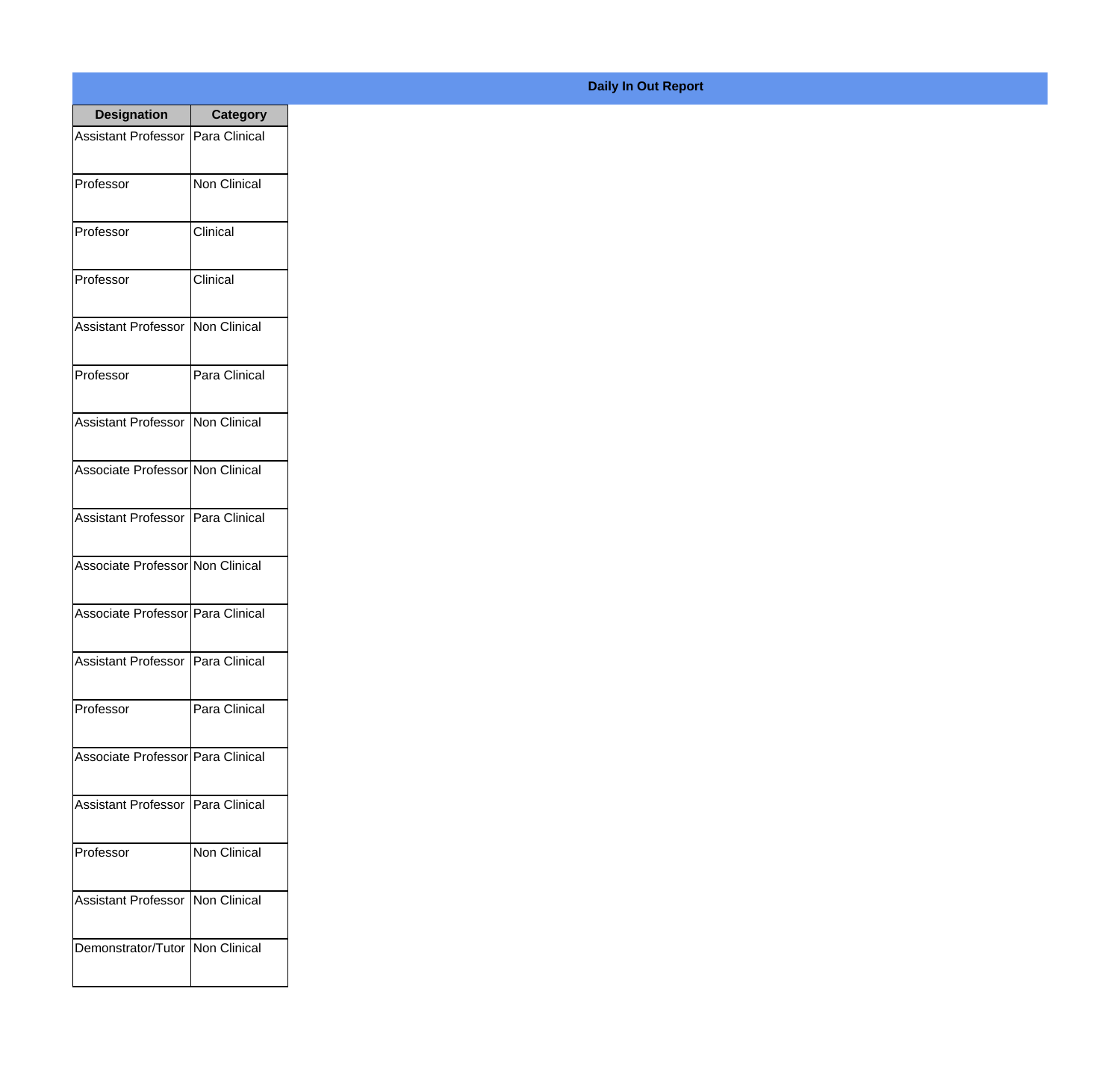|                                                  |                                                       |             |          |          | <b>Daily In Out Report</b> |              |                                           |
|--------------------------------------------------|-------------------------------------------------------|-------------|----------|----------|----------------------------|--------------|-------------------------------------------|
| Government<br>Medical College,<br>Khandwa        | <b>DR SOUMITRA</b><br><b>SETHIA</b>                   | 15 Jun 2020 | 10:00:55 | 17:07:04 | 07:07                      | P            | Community<br>Medicine                     |
| <b>Government</b><br>Medical College,<br>Khandwa | DR RASHMI YADAV                                       | 15 Jun 2020 | 10:33:36 | 18:02:43 | 07:29                      | $\mathsf{P}$ | Community<br>Medicine                     |
| <b>Government</b><br>Medical College,<br>Khandwa | DR LEENA PARIHAR                                      | 15 Jun 2020 | 11:18:30 |          | 00:00                      | E            | Community<br>Medicine                     |
| <b>Government</b><br>Medical College,<br>Khandwa | <b>MR PIYUSH KUMAR</b><br><b>MISHRA</b>               | 15 Jun 2020 | 11:36:27 | 18:53:16 | 07:17                      | P            | Community<br>Medicine                     |
| Government<br>Medical College,<br>Khandwa        | DR SACHIN PARMAR 15 Jun 2020                          |             | 10:32:06 |          | 00:00                      | E            | Community<br>Medicine                     |
| <b>Government</b><br>Medical College,<br>Khandwa | <b>DR SAGAR MEENA</b>                                 | 15 Jun 2020 | 10:30:44 |          | 00:00                      | E            | Forensic<br>Medicine                      |
| Government<br>Medical College,<br>Khandwa        | DR PRAMILA VERMA 15 Jun 2020                          |             | 11:46:37 |          | 00:00                      | E            | Paediatrics                               |
| Government<br>Medical College,<br>Khandwa        | <b>DR DURGESH</b><br>SONARE                           | 15 Jun 2020 | 09:56:21 | 17:32:15 | 07:36                      | P            | Dermatology, Ven<br>ereology &<br>Leprosy |
| Government<br>Medical College,<br>Khandwa        | <b>DR MANOJ BALKE</b>                                 | 15 Jun 2020 | 09:26:43 |          | 00:00                      | E            | Ophthalmology                             |
| <b>Government</b><br>Medical College,<br>Khandwa | <b>DR RAKESH KUMAR</b><br><b>SHIVHARE</b>             | 15 Jun 2020 | 09:43:46 |          | 00:00                      | E            | Microbiology                              |
| <b>Government</b><br>Medical College,<br>Khandwa | <b>DR GARIMA</b><br><b>AGRAWAL</b><br><b>VARSHNEY</b> | 15 Jun 2020 | 11:22:05 |          | 00:00                      | E            | Paediatrics                               |
| Government<br>Medical College,<br>Khandwa        | <b>DR SIDDHARTH</b><br><b>BANODE</b>                  | 15 Jun 2020 | 09:51:46 | 18:28:20 | 08:37                      | P            | Pharmacology                              |
| <b>Government</b><br>Medical College,<br>Khandwa | DR PRIYA KAPOOR<br><b>KAPOOR</b>                      | 15 Jun 2020 | 10:28:31 | 16:28:48 | 06:00                      | P            | Pathalogy                                 |
| Government<br>Medical College,<br>Khandwa        | <b>DR SAPNA</b><br><b>MAHESHRAM</b>                   | 15 Jun 2020 | 11:17:38 | 17:58:26 | 06:41                      | $\mathsf{P}$ | Community<br>Medicine                     |
| Government<br>Medical College,<br>Khandwa        | <b>DR SEEMA</b><br><b>SUDHAKARRAO</b><br><b>SUTAY</b> | 15 Jun 2020 | 11:22:42 | 18:28:43 | 07:06                      | P            | Forensic<br>Medicine                      |
| Government<br>Medical College,<br>Khandwa        | DR RAKESH SINGH<br><b>HAZARI</b>                      | 15 Jun 2020 | 11:21:08 | 16:44:47 | 05:23                      | P            | Pathalogy                                 |
| Government<br>Medical College,<br>Khandwa        | DR SHAIKH M.KHALIQ 15 Jun 2020                        |             | 10:22:04 |          | 00:00                      | E            | <b>Bio Chemistry</b>                      |
| Government<br>Medical College,<br>Khandwa        | <b>DR MAHENDRA</b><br>PANWAR                          | 15 Jun 2020 | 09:24:55 |          | 00:00                      | $\mathsf E$  | Orthopaedics                              |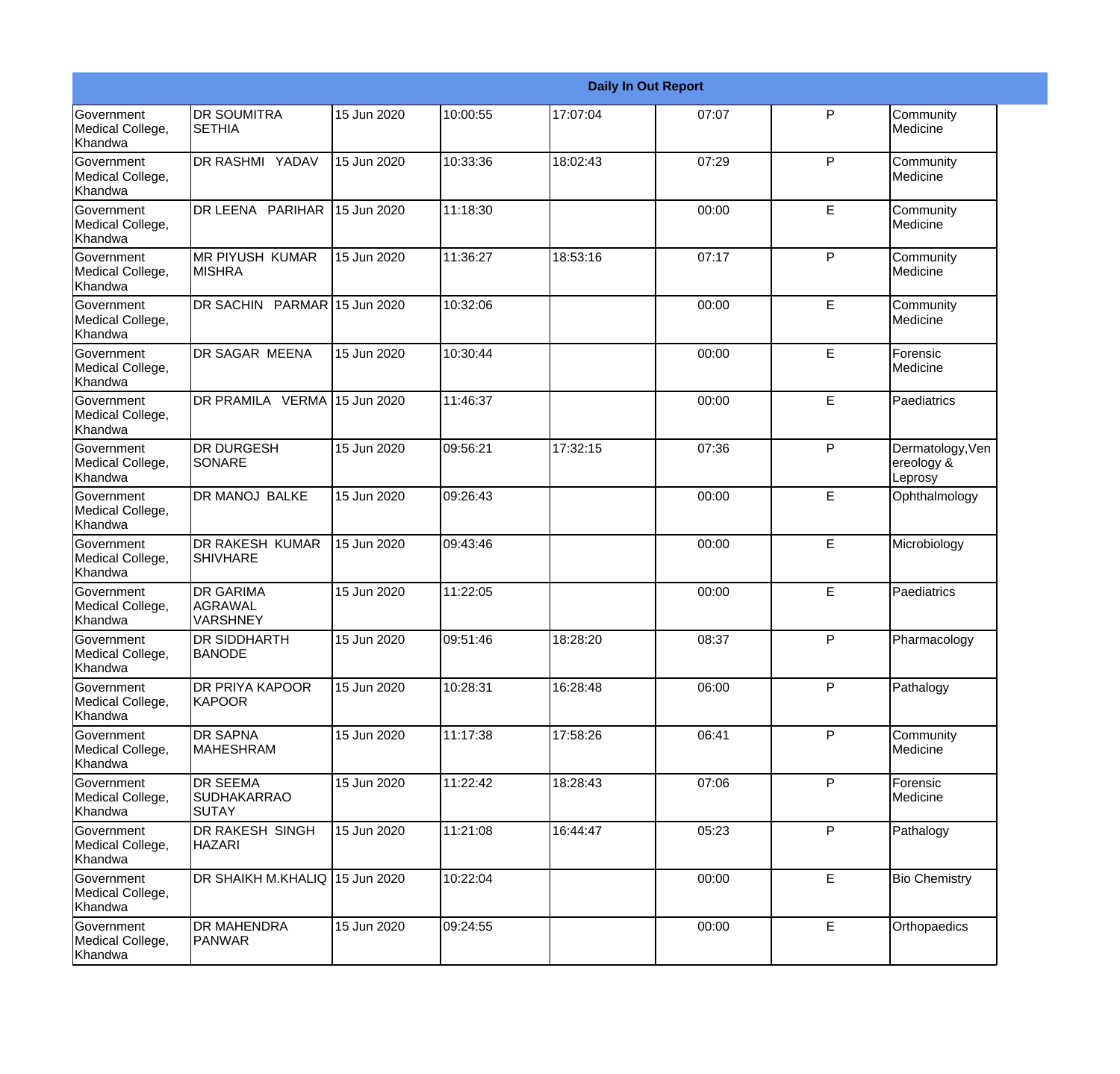|                                     |               | <b>Daily In Out Report</b> |
|-------------------------------------|---------------|----------------------------|
| Assistant Professor   Para Clinical |               |                            |
|                                     |               |                            |
| Assistant Professor   Para Clinical |               |                            |
|                                     |               |                            |
| Assistant Professor   Para Clinical |               |                            |
|                                     |               |                            |
| Statistician                        | Para Clinical |                            |
|                                     |               |                            |
| Assistant Professor   Para Clinical |               |                            |
|                                     |               |                            |
| Demonstrator/Tutor Para Clinical    |               |                            |
|                                     |               |                            |
| Professor                           | Clinical      |                            |
|                                     |               |                            |
| Assistant Professor Clinical        |               |                            |
|                                     |               |                            |
| Assistant Professor   Clinical      |               |                            |
|                                     |               |                            |
|                                     |               |                            |
| Demonstrator/Tutor Para Clinical    |               |                            |
|                                     |               |                            |
| Associate Professor Clinical        |               |                            |
|                                     |               |                            |
| Associate Professor Para Clinical   |               |                            |
|                                     |               |                            |
| Demonstrator/Tutor   Para Clinical  |               |                            |
|                                     |               |                            |
| Associate Professor Para Clinical   |               |                            |
|                                     |               |                            |
| Professor                           | Para Clinical |                            |
|                                     |               |                            |
| Professor                           | Para Clinical |                            |
|                                     |               |                            |
| Professor                           | Non Clinical  |                            |
|                                     |               |                            |
| Assistant Professor Clinical        |               |                            |
|                                     |               |                            |
|                                     |               |                            |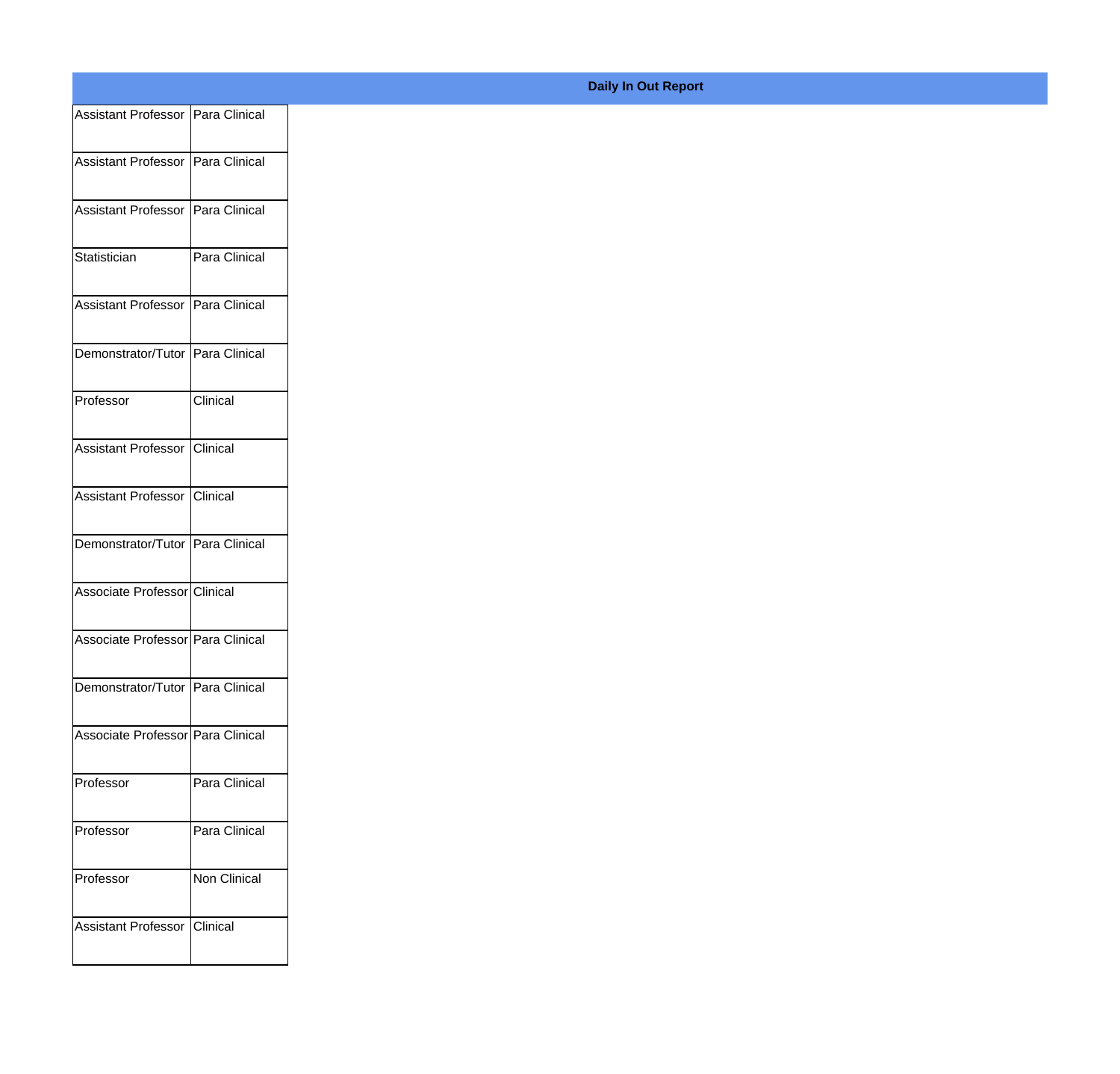|                                                         |                                          |             |          |          | <b>Daily In Out Report</b> |    |                             |
|---------------------------------------------------------|------------------------------------------|-------------|----------|----------|----------------------------|----|-----------------------------|
| Government<br>Medical College,<br>Khandwa               | DR AJAY GANGJI                           | 15 Jun 2020 | 12:15:47 |          | 00:00                      | E  | <b>General Surgery</b>      |
| Government<br>Medical College,<br>Khandwa               | <b>DR SITARAM</b><br>SOLANKI             | 15 Jun 2020 | 11:13:08 |          | 00:00                      | E  | Forensic<br>Medicine        |
| <b>Government</b><br>Medical College,<br>Khandwa        | <b>DR RANJEET</b><br><b>BADOLE</b>       | 15 Jun 2020 | 10:47:25 | 10:47:52 | 00:00                      | AB | <b>General Medicine</b>     |
| Government<br>Medical College,<br>Khandwa               | IDR ARUN KUMAR<br><b>PARGI</b>           | 15 Jun 2020 | 10:05:59 |          | 00:00                      | E  | <b>General Surgery</b>      |
| Government<br>Medical College,<br>Khandwa               | <b>DR SANGEETA</b><br><b>CHINCHOLE</b>   | 15 Jun 2020 | 10:23:51 | 16:26:03 | 06:03                      | P  | Physiology                  |
| Government<br>Medical College,<br>Khandwa               | DR NEERAJ KUMAR                          | 15 Jun 2020 | 08:52:49 |          | 00:00                      | E  | Dentisry                    |
| <b>Government</b><br>Medical College,<br>Khandwa        | DR VIJAY NAYAK                           | 15 Jun 2020 | 10:50:15 | 17:35:18 | 06:45                      | P  | Anatomy                     |
| Government<br>Medical College,<br>Khandwa               | DR SUNIL BAJOLIYA                        | 15 Jun 2020 | 10:46:05 |          | 00:00                      | E  | OTO-Rhiono-<br>Laryngology  |
| Government<br>Medical College,<br>Khandwa               | <b>DR NISHA MANDLOI</b><br><b>PANWAR</b> | 15 Jun 2020 | 09:22:46 |          | 00:00                      | E  | Obstetrics &<br>Gynaecology |
| <b>Government</b><br>Medical College,<br>Khandwa        | IDR SATISH<br><b>CHANDEL</b>             | 15 Jun 2020 | 10:22:34 |          | 00:00                      | E  | Pharmacology                |
| <b>Government</b><br>Medical College,<br><b>Khandwa</b> | <b>DR JITENDRA</b><br>AHIRWAR            | 15 Jun 2020 | 10:59:04 |          | 00:00                      | E  | Pathalogy                   |
| Government<br>Medical College,<br>Khandwa               | <b>IDR MUKTESHWARI</b><br><b>GUPTA</b>   | 15 Jun 2020 | 10:32:20 | 16:55:25 | 06:23                      | P  | Pharmacology                |
| Government<br>Medical College,<br>Khandwa               | DR YASHPAL RAY                           | 15 Jun 2020 | 11:07:47 |          | 00:00                      | E  | Anatomy                     |
| Government<br>Medical College,<br>Khandwa               | MOHIT GARG                               | 15 Jun 2020 | 10:53:58 |          | 00:00                      | E  | <b>General Medicine</b>     |